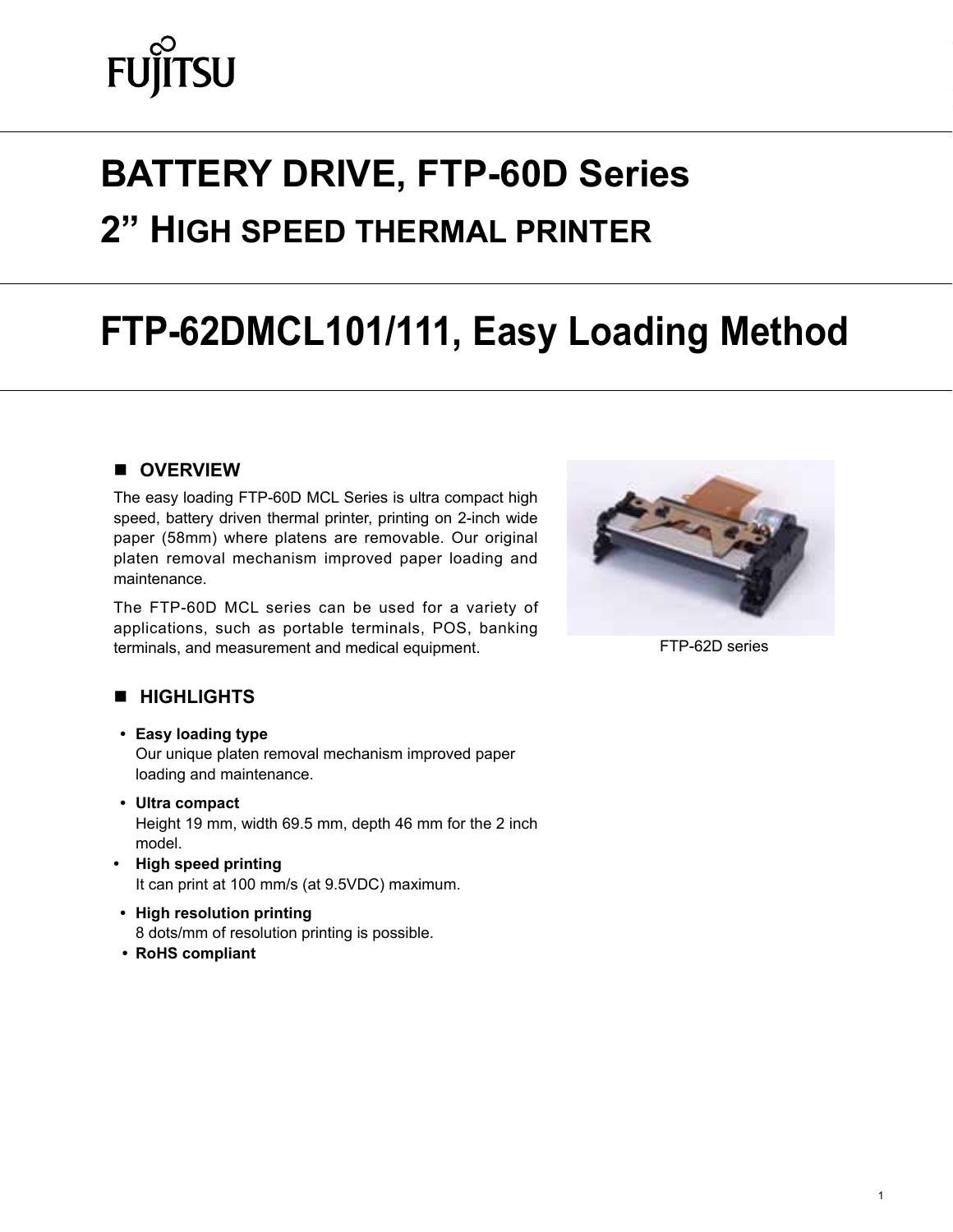# n **Part numbers**

| Item                |                    | Part number                                                                                                                  |
|---------------------|--------------------|------------------------------------------------------------------------------------------------------------------------------|
| Printer             |                    | FTP-62DMCL101 (FPC length 54 mm) without platen open detect switch<br>FTP-62DMCL111 (FPC length 65 mm) without platen switch |
| LSI for driving     |                    | FTP-62DCUxxx                                                                                                                 |
| Interface<br>board  | Serial             | FTP-62DUSLxxx (RS 232C)                                                                                                      |
|                     | <b>USB</b>         | FTP-62DUSLxxx (V2.0)                                                                                                         |
| Interface<br>cables | Parallel           | FTP-628Y202                                                                                                                  |
|                     | Serial             | FTP-628Y302                                                                                                                  |
|                     | <b>USB</b>         | FTP-628Y301                                                                                                                  |
| Power cable         | Head, motor, logic | FTP-628Y402                                                                                                                  |

# **n** SPECIFICATIONS

| Item                                              | Specifications                                                                                                                                                                                                                                                         |                                            |  |
|---------------------------------------------------|------------------------------------------------------------------------------------------------------------------------------------------------------------------------------------------------------------------------------------------------------------------------|--------------------------------------------|--|
| Part number                                       | FTP-628DMCL101/111                                                                                                                                                                                                                                                     |                                            |  |
| Printing method                                   | Thermal-line dot method                                                                                                                                                                                                                                                |                                            |  |
| Dot structure                                     | 384 dots/line                                                                                                                                                                                                                                                          |                                            |  |
| Dot pitch (Horizontal)                            | 0.125 mm (8 dots/mm)—Dot density                                                                                                                                                                                                                                       |                                            |  |
| Dot pitch (Vertical)                              | 0.125 mm (8 dots/mm)—Line feed pitch                                                                                                                                                                                                                                   |                                            |  |
| Effective printing area                           | 48 mm                                                                                                                                                                                                                                                                  |                                            |  |
| Number of columns                                 | ANK 32 columns/line (maximum 12x 24 dot font)                                                                                                                                                                                                                          |                                            |  |
| Paper width                                       | $58 \text{ mm}^{+0}$                                                                                                                                                                                                                                                   |                                            |  |
| Paper thickness                                   | 60 to 85 $\mu$ m (some paper in this range may not be used because of<br>paper characteristics                                                                                                                                                                         |                                            |  |
| <b>Printing Speed</b>                             | Maximum 100mm/sec. (800 dot line/sec.) at 9.5V                                                                                                                                                                                                                         |                                            |  |
| Character types                                   | Alphanumeric, katakana:<br>International and special characters:<br>JIS Kanji level 1, level 2, non-Kanji<br>(supported only when Kanji CG is mounted):                                                                                                                | 159 types<br>195 types<br>about 6800 types |  |
| Character, dimensions (HxW), number of<br>columns | $12 \times 24$ dots, (1.5 $\times$ 3.0mm), 32 columns: ANK<br>24 $\times$ 24 dots, (3.0 $\times$ 3.0mm), 16 columns: ANK, Kanji<br>$8 \times 16$ dots, (1.0 $\times$ 2.0 mm), 48 columns: ANK<br>$16 \times 16$ dots, (2.0 $\times$ 2.0 mm), 24 columns:<br>ANK, Kanji |                                            |  |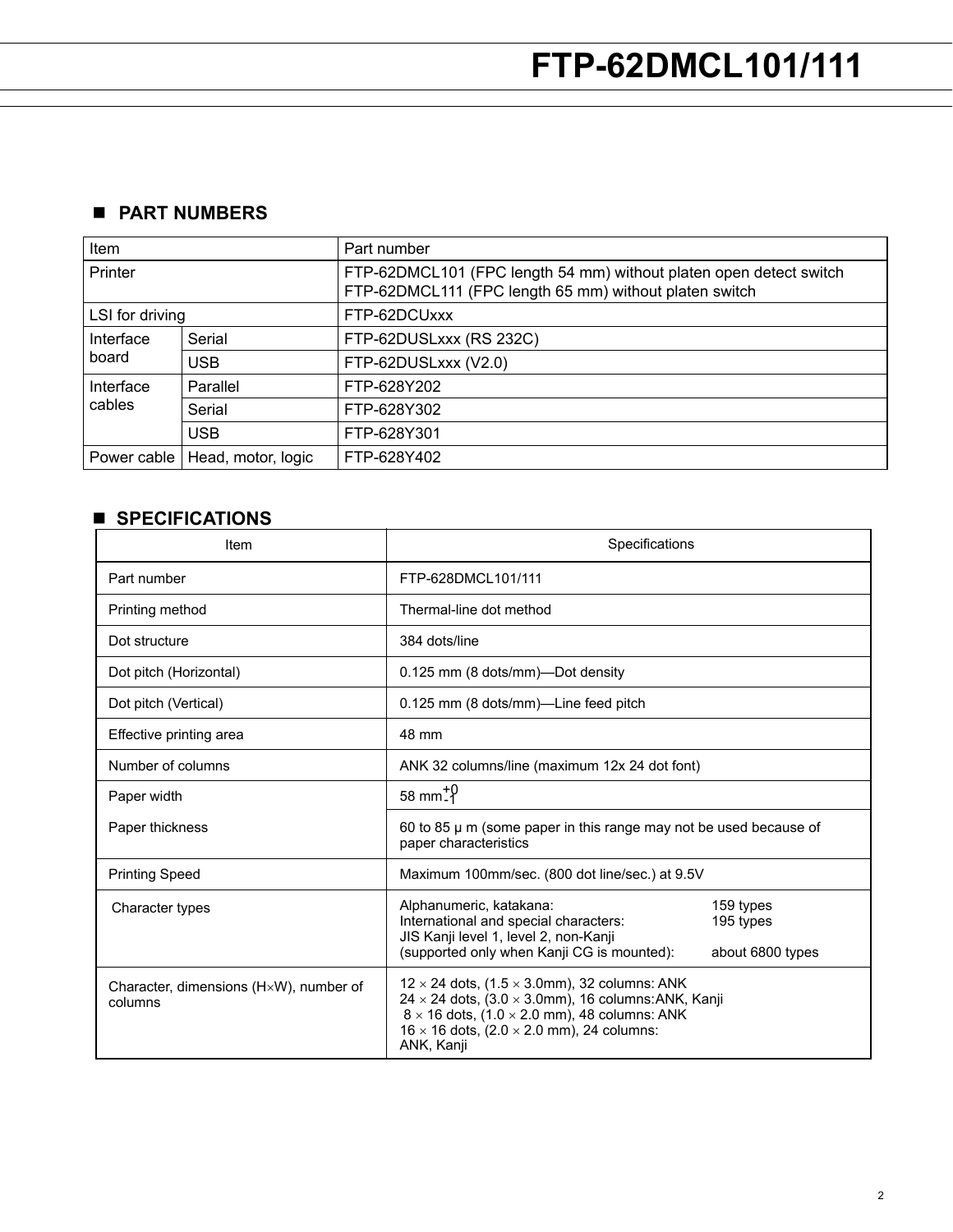#### **n** SPECIFICATIONS

| Item                                |                               | Specification                                                                                                                                                 |                                                                                                          |  |  |  |
|-------------------------------------|-------------------------------|---------------------------------------------------------------------------------------------------------------------------------------------------------------|----------------------------------------------------------------------------------------------------------|--|--|--|
|                                     |                               | FTP-62DMCL101/111                                                                                                                                             |                                                                                                          |  |  |  |
| Interface                           |                               | Conforms to RS232C / USB                                                                                                                                      |                                                                                                          |  |  |  |
| Operating<br>Voltage                | For print head                | 4.2 VDC to 9.5 V, average current 0.87A (0.93), peak value<br>Printing ratio: 12.5%, printing speed 75mm/sec. at 7.2 V                                        |                                                                                                          |  |  |  |
|                                     | For motor                     | 4.2 to 9.5VDC, 1A maximum                                                                                                                                     |                                                                                                          |  |  |  |
|                                     | For logic                     | 3.0 to 5.25VDC, 0.1 A maximum                                                                                                                                 |                                                                                                          |  |  |  |
|                                     | Printer mechanism             | 69.5 x 46 x 19mm (WxDxH)                                                                                                                                      |                                                                                                          |  |  |  |
| Dimensions                          | Interface board               | <b>TBA</b>                                                                                                                                                    |                                                                                                          |  |  |  |
|                                     | Printer mechanism             | Approximately 29g                                                                                                                                             |                                                                                                          |  |  |  |
| Weight                              | Interface board               | <b>TBA</b>                                                                                                                                                    |                                                                                                          |  |  |  |
| Head life                           |                               | Pulse resistance: 100 million pulses/dot (under our standard<br>conditions). Abrasion resistance: paper traveling distance<br>50km (print ratio: 25% or less) |                                                                                                          |  |  |  |
|                                     | Operating temperature*        | 0°C to +50°C                                                                                                                                                  |                                                                                                          |  |  |  |
| Operating                           | Operating humidity            | 20 to 85% RH (no condensation)                                                                                                                                |                                                                                                          |  |  |  |
| environment                         | Storage temperature           | -20°C to +60°C (paper not included)                                                                                                                           |                                                                                                          |  |  |  |
|                                     | Storage humidity              | 5 to 95% RH (no condensation)                                                                                                                                 |                                                                                                          |  |  |  |
| Detection<br>function               | Head temperature<br>detection | Detected by thermistor                                                                                                                                        |                                                                                                          |  |  |  |
|                                     | Paper out/mark detection      | Detected by photo-interrupter                                                                                                                                 |                                                                                                          |  |  |  |
| Recommended thermal sensitive paper |                               | High sensitive paper:                                                                                                                                         | TF60KS-E4 (Nippon Paper)                                                                                 |  |  |  |
|                                     |                               | Standard paper:                                                                                                                                               | TK50KS-E (Nippon Paper)<br>PD150R (Oji Paper)<br>FTP-020P0701 (58mm)                                     |  |  |  |
|                                     |                               | Medium life storage paper:                                                                                                                                    | TK60KS-F1 (Nippon Paper)<br>FTP-020P0704 (58mm)<br>PD170R (Oji Paper)<br>P220VBB-1 (Mitsubishi<br>Paper) |  |  |  |
|                                     |                               | Long life storage paper:                                                                                                                                      | PD160R-N (Oji Paper)<br>AFP-235 (Mitsubishi Paper)<br>TP50KJ-R (Nippon Paper)<br>HA220AA (Nippon Paper)  |  |  |  |

\*+5˚C to +40˚C printing density assurance rance (-25 to 70˚C capability)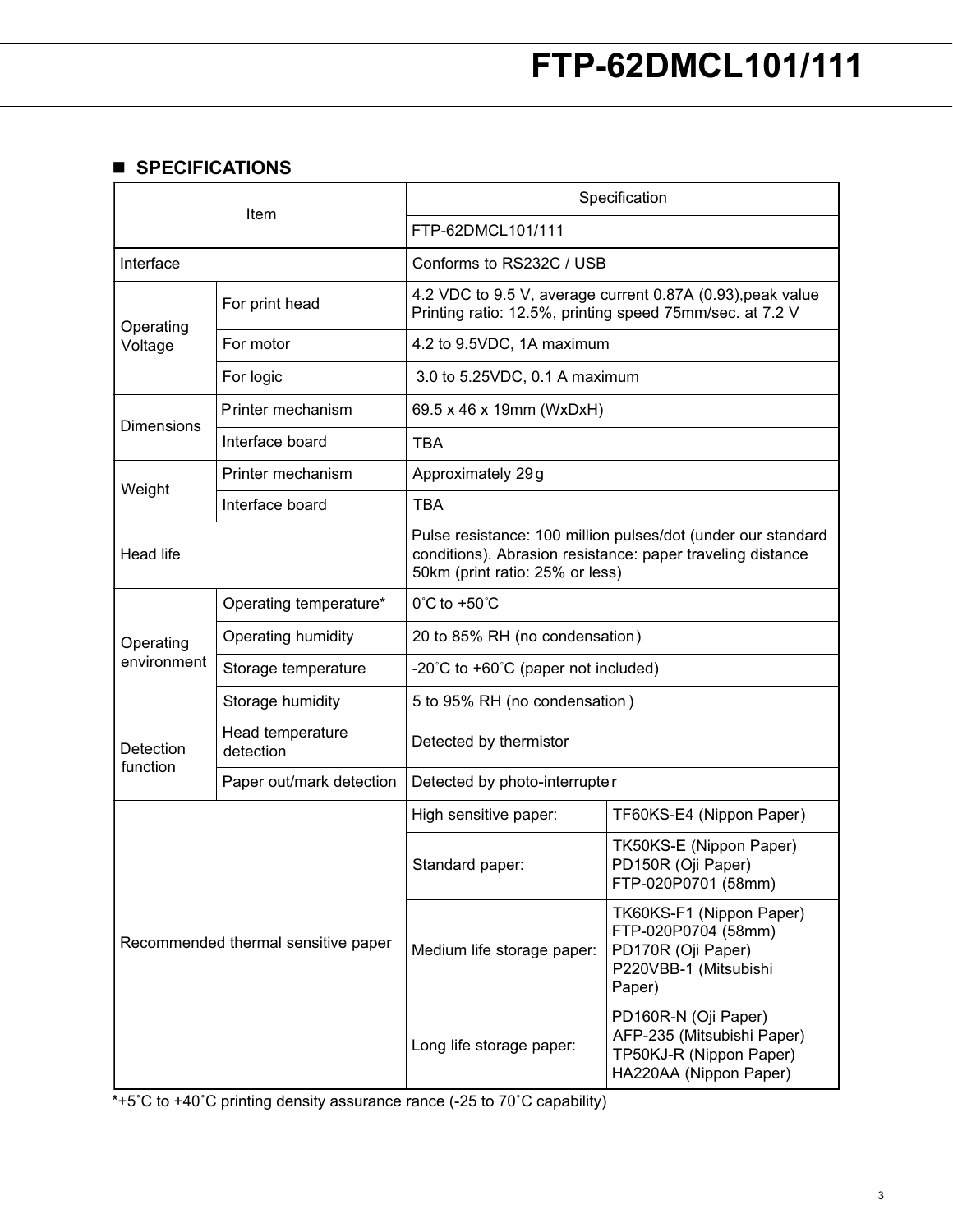#### **n** FUNCTION

|    | Item                                              |                 | Item                                |
|----|---------------------------------------------------|-----------------|-------------------------------------|
| 1. | Test print function                               | 8.              | Mark detection function             |
| 2. | Paper out detection                               | 9.              | MCU operation abnormality detection |
| 3. | Paper near end detection                          | 10 <sub>1</sub> | Power ON/OFF sequence protection    |
| 4. | Thermal head temperature abnormality<br>detection | 11.             | Motor over-current protection       |
| 5. | Blow-out fuse detection                           | 12 <sub>1</sub> | Hardware timer                      |
| 6. | Head voltage abnormality detection                |                 |                                     |
| 7. | Motor power saving function                       |                 |                                     |

### $\blacksquare$  DIMENSIONS

#### **1. Printer mechanism: 2- inch**

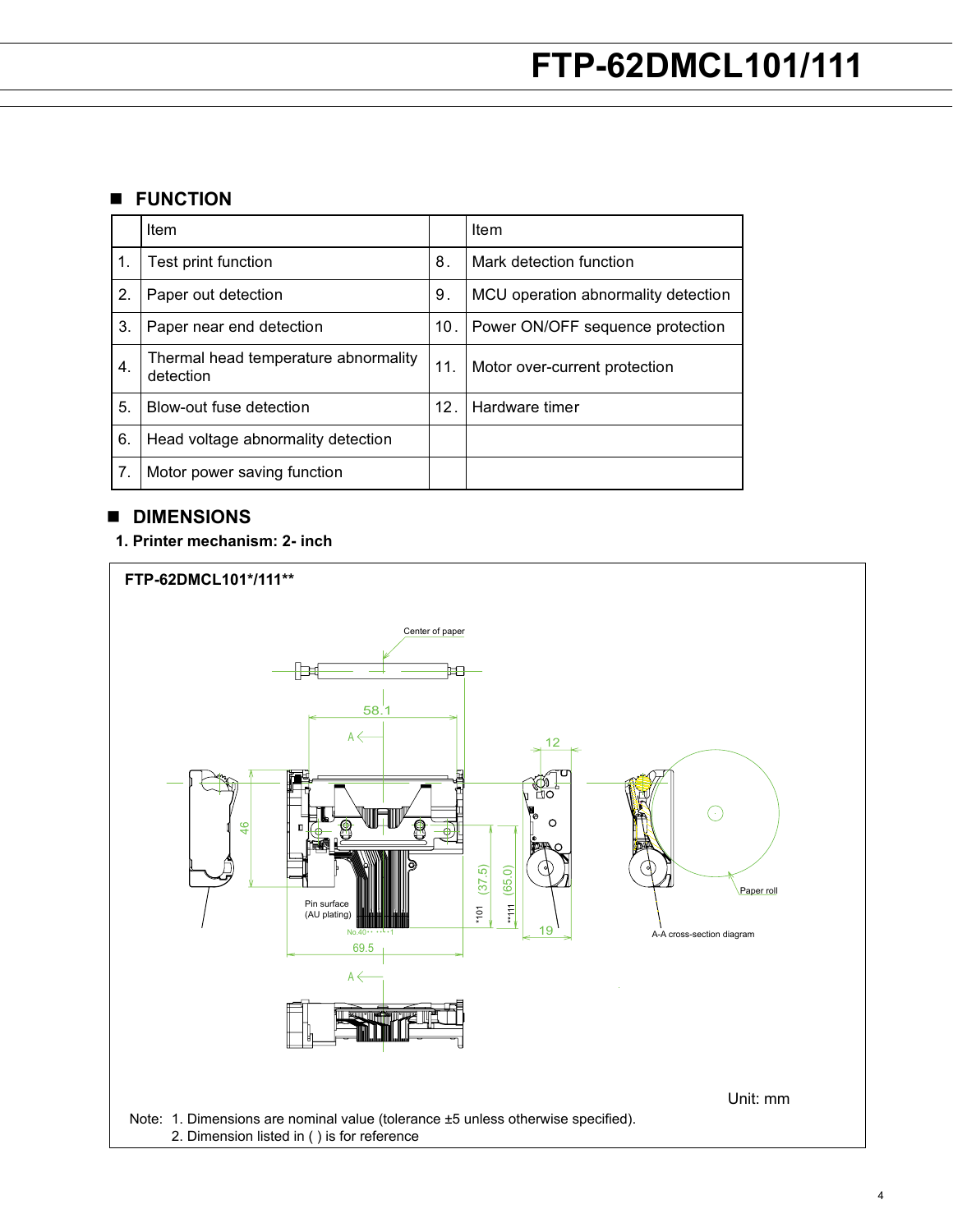# **n** PRINTER CONNECTOR (FLEXIBLE PT BOARD) PIN ARRAYS **FTP-628 MCL101/111**

**Thermal head, control circuit side connector: 54104-4031 Molex or equivalent product**

| No. | Symbol             | I/O                      | Signal Name                      |  |
|-----|--------------------|--------------------------|----------------------------------|--|
| 1   | N.C.               |                          | No connection                    |  |
| 2   | N.C                |                          |                                  |  |
| 3   | <b>VH</b>          | Ī                        |                                  |  |
| 4   | VH                 | I                        |                                  |  |
| 5   | VH                 | I                        | Head drive power                 |  |
| 6   | VH                 | I                        |                                  |  |
| 7   | DI                 | I                        | Data in                          |  |
| 8   | <b>CLK</b>         | I                        | Clock                            |  |
| 9   | <b>GND</b>         | -                        |                                  |  |
| 10  | <b>GND</b>         |                          |                                  |  |
| 11  | <b>GND</b>         | -                        | Head ground                      |  |
| 12  | <b>GND</b>         |                          |                                  |  |
| 13  | STB6               | I                        | Strobe 6                         |  |
| 14  | STB5               | I                        | Strobe 5                         |  |
| 15  | STB4               | I                        | Strobe 4                         |  |
| 16  | Vdd                | $\overline{\phantom{a}}$ | Logic power                      |  |
| 17  | <b>TM</b>          | O                        |                                  |  |
| 18  | TM                 | O                        | Thermistor                       |  |
| 19  | STB <sub>3</sub>   | I                        | Strobe 3                         |  |
| 20  | STB <sub>2</sub>   | I                        | Strobe 2                         |  |
| 21  | STB1               | I                        | Strobe 1                         |  |
| 23  | <b>GND</b>         |                          |                                  |  |
| 24  | <b>GND</b>         | -                        | Head ground                      |  |
| 25  | <b>GND</b>         | -                        |                                  |  |
| 26  | /LAT               | T                        | / Data latch                     |  |
| 27  | DO                 | O                        | Data out                         |  |
| 28  | VH                 | I                        |                                  |  |
| 29  | VH                 | I                        |                                  |  |
| 30  | VH                 | I                        | Head drive power                 |  |
| 31  | VH                 | I                        |                                  |  |
| 32  | N.C.               |                          | No connection                    |  |
| 33  | <b>PHK</b>         |                          | Cathode for photo interrupter    |  |
| 34  | <b>VSEN</b>        | I                        | Paper sensor power               |  |
| 35  | PHE                | O                        | Emittor for photo interruptor    |  |
| 36  | N.C.               |                          | No connection                    |  |
| 37  | MT/A               | I                        | Excitation signal A              |  |
| 38  | $MT\overline{A}$   | I                        | Excitation signal $\overline{A}$ |  |
| 39  | MT/B               | I                        | <b>Excitation signal B</b>       |  |
| 40  | $MT \overline{/B}$ | I                        | Excitation signal $\overline{B}$ |  |

Do not plug or unplug the FPC when power is on.